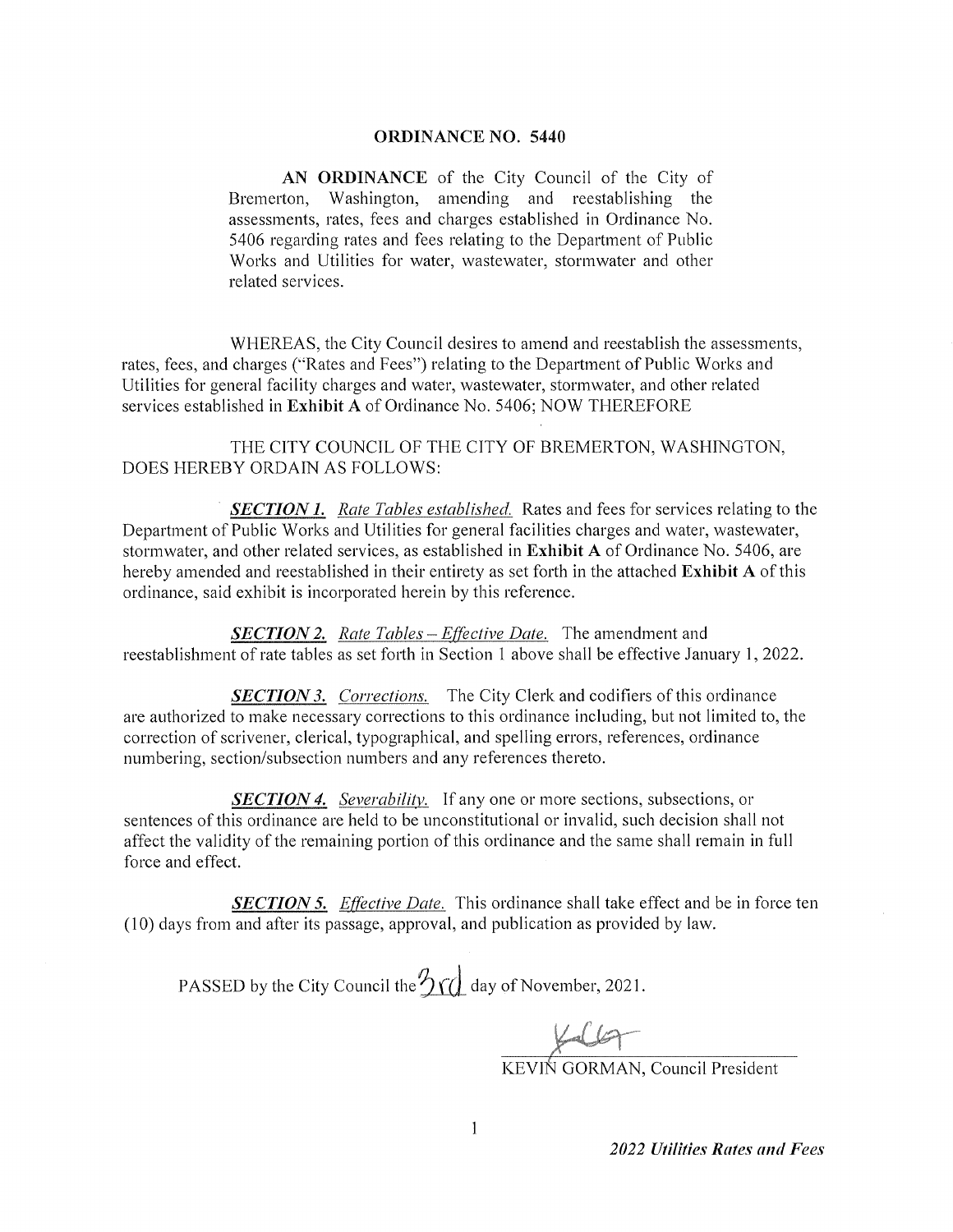Approved this  $5^{**}$  day of November, 2021.

they which

ATTEST:

ANGELA HOOVER, City Clerk

APPROVED AS TO FORM:

**KYLIE FINNELL, City Attorney** 

PUBLISHED the  $9 + 1$  day of  $0.000$  m  $0.000$  m  $0.2021$ .<br>EFFECTIVE the  $19 + 12$  day of  $0.000$  m  $0.000$  m  $0.2021$ .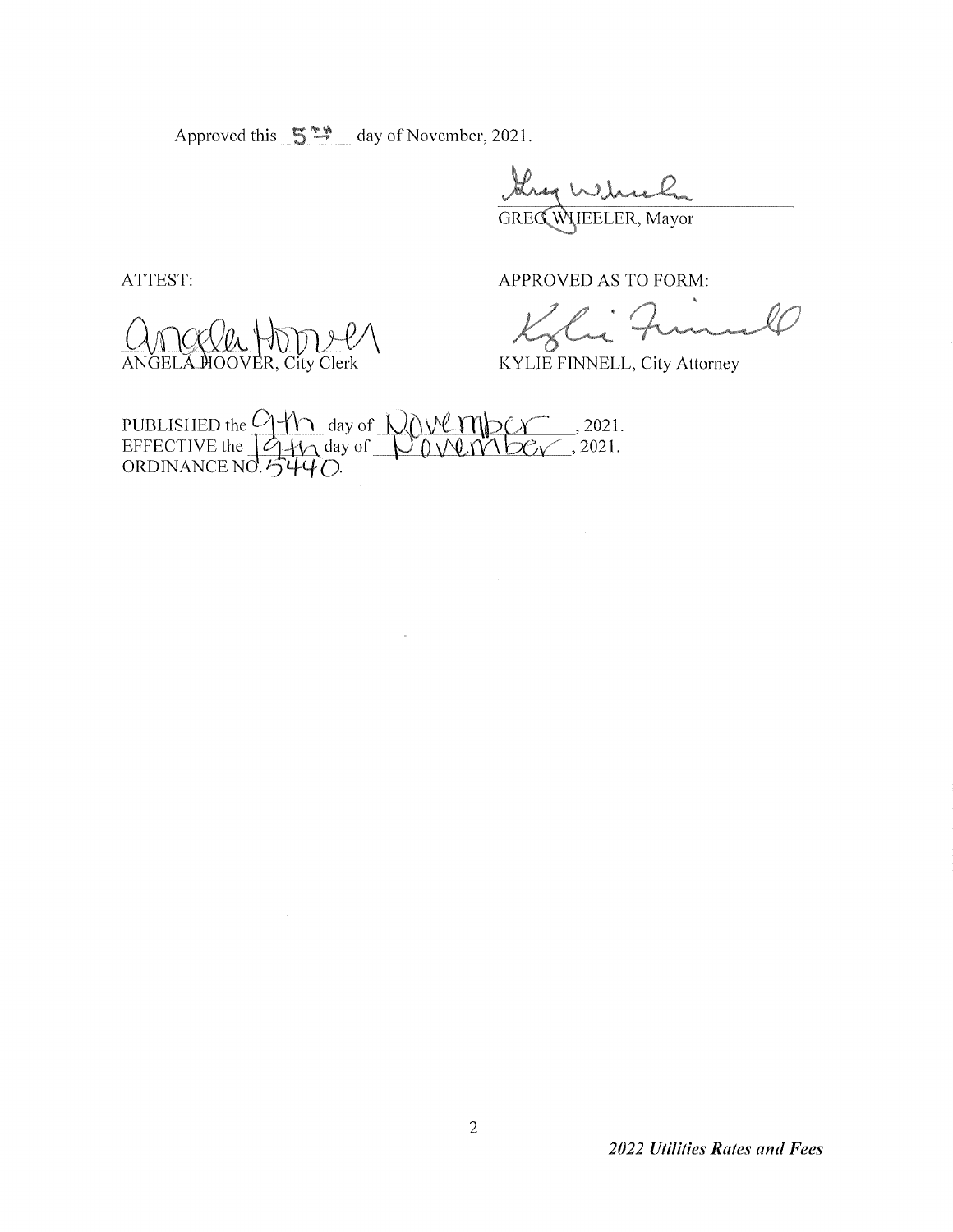|                                                                                  |                                      | Within                               |             |           |  |
|----------------------------------------------------------------------------------|--------------------------------------|--------------------------------------|-------------|-----------|--|
|                                                                                  |                                      | <b>City Limits</b>                   |             |           |  |
|                                                                                  |                                      |                                      |             |           |  |
| <b>GENERAL FACILITY CHARGES</b><br>Water based on meter size average normal flow |                                      |                                      |             |           |  |
| $5/8"$ x $3/4"$                                                                  | \$                                   | 6,461.00                             |             |           |  |
| 1"                                                                               | \$                                   | 6,461.00                             |             |           |  |
| 1" Commercial                                                                    | \$                                   | 8,853.00                             |             |           |  |
| 1 1/2" Commercial                                                                | \$                                   | 51,691.00                            |             |           |  |
| 2" Commercial                                                                    | \$                                   | 51,691.00                            |             |           |  |
| 3" Commercial                                                                    | \$                                   | 129,228.00                           |             |           |  |
| 4" Commercial                                                                    | \$                                   | 258,455.00                           |             |           |  |
| Greater than 4"                                                                  | Case by Case basis                   |                                      |             |           |  |
| Wastewater based on meter size average normal flow                               |                                      |                                      |             |           |  |
| $5/8"$ x $3/4"$                                                                  | \$                                   | 7,541.00                             |             |           |  |
| 1"                                                                               | \$                                   | 7,541.00                             |             |           |  |
| 1" Commercial                                                                    | \$                                   | 9,352.00                             |             |           |  |
| 1 1/2" Commercial                                                                | \$                                   | 52,791.00                            |             |           |  |
| 2" Commercial                                                                    | \$                                   | 52,791.00                            |             |           |  |
| 3" Commercial                                                                    |                                      | 135,749.00                           |             |           |  |
| 4" Commercial                                                                    |                                      |                                      |             |           |  |
| Greater than 4"                                                                  | S                                    | 271,495.00                           |             |           |  |
|                                                                                  | Case by Case basis                   |                                      |             |           |  |
| Stormwater (per IHSU)                                                            | \$                                   | 1,551.00                             |             |           |  |
| <b>CONNECTION FEES</b>                                                           |                                      |                                      |             |           |  |
| <b>Water Connection Fees</b>                                                     |                                      |                                      |             |           |  |
| $5/8"$ x $3/4"$                                                                  | \$                                   | 3,376.00                             | \$          | 5,064.00  |  |
| 1"                                                                               | \$                                   | 3,562.00                             | $\$$        | 5,343.00  |  |
| 11/2"                                                                            | \$                                   | 8,558.00                             | \$          | 12,837.00 |  |
| 2"                                                                               | \$                                   | 9,022.00                             | $\mathbb S$ | 13,533.00 |  |
| 3"                                                                               | \$                                   | 16,169.00                            | \$          | 24,254.00 |  |
| 4"                                                                               | \$                                   | 18,246.00                            | \$          | 27,369.00 |  |
| 6"                                                                               | \$                                   | 23,426.00                            | \$          | 35,139.00 |  |
| 8"                                                                               | \$                                   | 29,444.00                            | \$          | 44,166.00 |  |
| 10"                                                                              | \$                                   | 37,621.00                            | \$          | 56,432.00 |  |
| 12" and greater                                                                  |                                      | Actual time $&$ material + equipment |             |           |  |
| Wet Tapping (Water Main Only, excluding excavation & backfill)*                  |                                      |                                      |             |           |  |
| 4"                                                                               | \$                                   | 2,995.00                             | \$          | 4,493.00  |  |
| 6"                                                                               | \$                                   | 3,252.00                             | \$          | 4,878.00  |  |
| 8"                                                                               | \$                                   | 4,145.00                             | \$          | 6,218.00  |  |
| $10"$                                                                            | \$                                   | 6,728.00                             | \$          | 10,092.00 |  |
| 12"                                                                              | \$                                   | 8,079.00                             | \$          | 12,119.00 |  |
| 12" and greater                                                                  |                                      | Actual time $&$ material + equipment |             |           |  |
|                                                                                  |                                      |                                      |             |           |  |
| Wet Tapping (Water Main to Property Line)*<br>2" - service                       |                                      |                                      |             |           |  |
| 4"                                                                               | \$                                   | 4,825.00                             | \$          | 7,238.00  |  |
|                                                                                  | \$                                   | 11,067.00                            | $\mathbb S$ | 16,601.00 |  |
| 6"<br>8"                                                                         | \$                                   | 11,342.00                            | \$          | 17,013.00 |  |
|                                                                                  | \$                                   | 13,035.00                            | \$          | 19,553.00 |  |
| 10"                                                                              | \$                                   | 15,792.00                            | \$          | 23,688.00 |  |
| 12"                                                                              | \$.                                  | 18,029.00                            | \$          | 27,044.00 |  |
| 12" and greater                                                                  | Actual time $&$ material + equipment |                                      |             |           |  |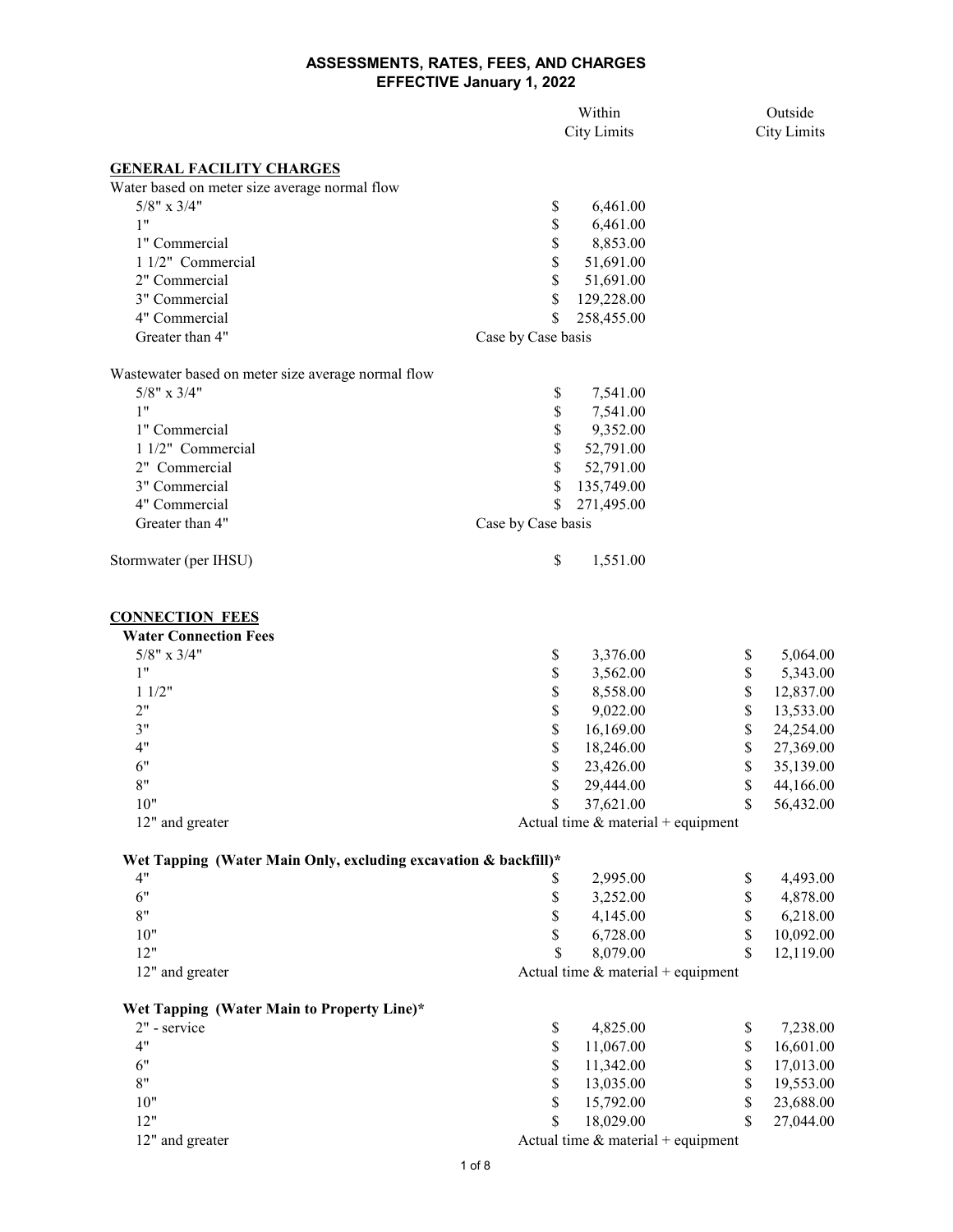|                                                |           | Within             |           |                    | Outside   |  |
|------------------------------------------------|-----------|--------------------|-----------|--------------------|-----------|--|
|                                                |           | <b>City Limits</b> |           | <b>City Limits</b> |           |  |
| <b>Fire Hydrant Installation*</b>              |           |                    |           |                    |           |  |
| 6" x 8" and smaller - service to property line |           | \$                 | 14,312.00 | \$                 | 21,468.00 |  |
| 6"x 10" - service to property line             |           | \$                 | 14,405.00 | \$                 | 21,608.00 |  |
| 6"x 12" - service to property line             |           | \$                 | 14,389.00 | $\mathbb{S}$       | 21,584.00 |  |
|                                                |           |                    |           |                    |           |  |
| <b>PLAN CHECK/INSPECTION FEES</b>              |           |                    |           |                    |           |  |
| <b>Engineering Services**</b>                  |           |                    |           |                    |           |  |
| Plan Check Fees                                |           |                    |           |                    |           |  |
| Main Extensions: per foot                      |           | \$                 | 0.57      | \$                 | 0.86      |  |
| BUT not less than                              |           | \$                 | 383.00    | \$                 | 575.00    |  |
| (Includes hydrants and appurtenances           |           |                    |           |                    |           |  |
| and connection to water system)                |           |                    |           |                    |           |  |
| <b>Pump Stations</b>                           |           | \$                 | 3,200.00  | \$                 | 4,800.00  |  |
| Fireline Extension                             |           | \$                 | 160.00    | \$                 | 240.00    |  |
| <b>Irrigation Systems</b>                      |           | \$                 | 160.00    | \$                 | 240.00    |  |
| Miscellaneous (per hour) plus equipment        |           | \$                 | 80.00     | \$                 | 120.00    |  |
| <b>Storm Drainage Plan Review Fees ***</b>     |           |                    |           |                    |           |  |
| Preliminary Drainage Plans                     |           |                    |           |                    |           |  |
| <b>Residential Development</b>                 |           | \$                 | 640.00    |                    | N/A       |  |
| Non-Residential Development                    |           | \$                 | 400.00    |                    | N/A       |  |
| Plus per IHSU                                  |           | \$                 | 20.00     |                    |           |  |
| Final Detailed Drainage Plans                  |           |                    |           |                    |           |  |
| Residential Development (per lot)              |           |                    |           |                    |           |  |
| $0 - 20$ Lots                                  |           | \$                 | 68.00     |                    | N/A       |  |
| 21 - 50 Lots                                   |           | \$                 | 60.00     |                    | N/A       |  |
| 51 - 100 Lots                                  |           | \$                 | 48.00     |                    | N/A       |  |
| $100+$ Lots                                    |           | \$                 | 40.00     |                    | N/A       |  |
| Minimum Charge                                 |           | \$                 | 480.00    |                    | N/A       |  |
| Non-Residential Development                    |           |                    |           |                    |           |  |
| per IHSU                                       |           | \$                 | 40.00     |                    | N/A       |  |
| Minimum Charge                                 |           | \$                 | 480.00    |                    | N/A       |  |
| <b>Resubmittal Fees</b>                        |           |                    |           |                    |           |  |
| <b>First Resubmittal</b>                       | No Charge |                    | No Charge |                    | N/A       |  |
| Subsequent Resubmittal                         |           | \$                 | 480.00    |                    | N/A       |  |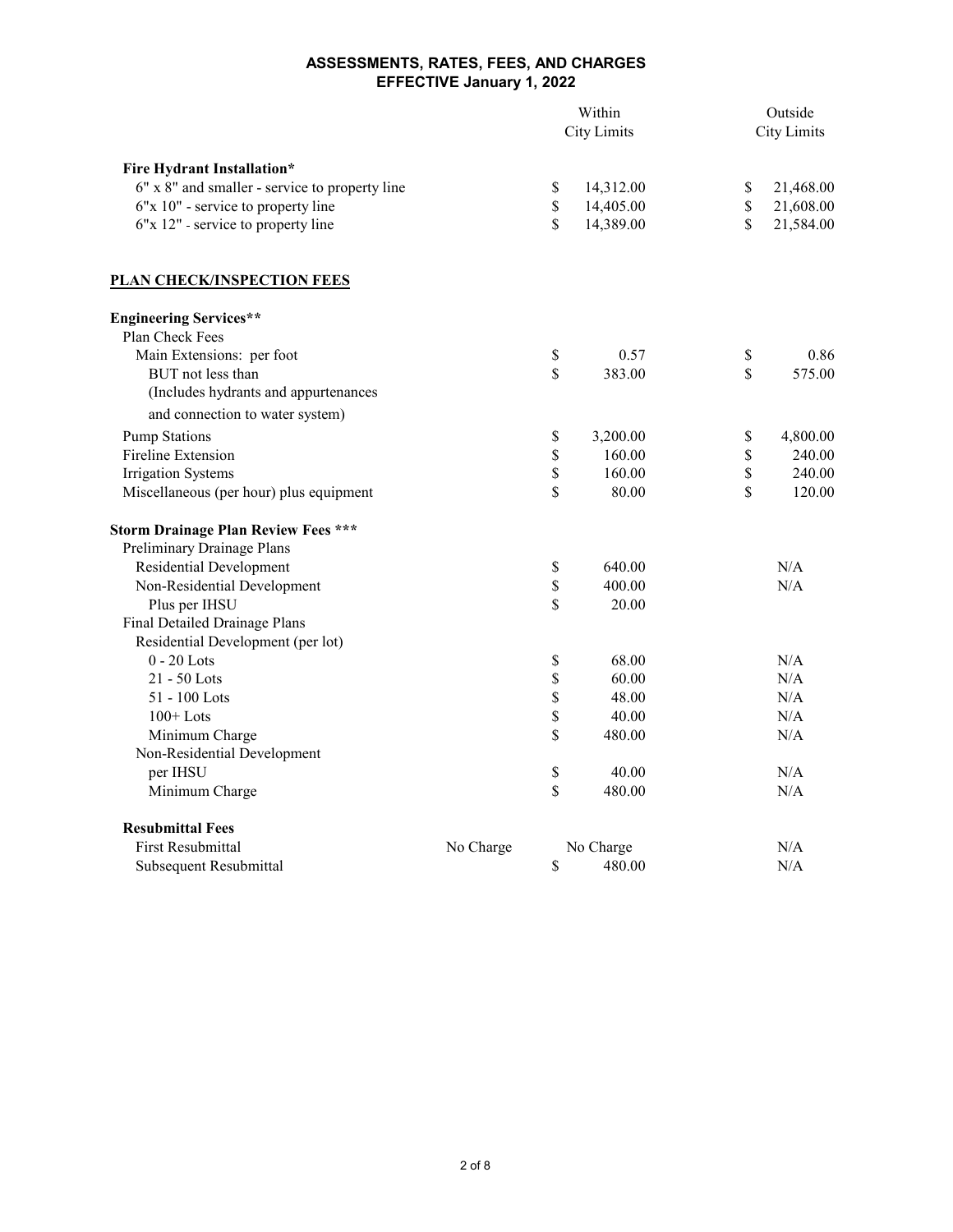|                                              | <b>City Limits</b>                 |          | Outside<br><b>City Limits</b> |          |
|----------------------------------------------|------------------------------------|----------|-------------------------------|----------|
| <b>Field Inspection Fees</b>                 |                                    |          |                               |          |
| Water main extensions (per foot)             | \$                                 | 1.60     | \$                            | 2.40     |
| but not less than:                           | \$                                 | 560.00   | \$                            | 840.00   |
| <b>Pump Station</b>                          | \$                                 | 3,200.00 | \$                            | 4,800.00 |
| Miscellaneous (per hour)                     | \$                                 | 80.00    | \$                            | 120.00   |
| <b>Wastewater Fees **</b>                    |                                    |          |                               |          |
| Lateral Connection at P/L                    | \$                                 | 160.00   | \$                            | 240.00   |
| Lateral Connection at Main                   | \$                                 | 400.00   | \$                            | 600.00   |
| Conveyance Facility Ext. (Per Foot)          | \$                                 | 3.20     | \$                            | 5.00     |
| but not less than:                           | \$                                 | 800.00   | \$                            | 1,200.00 |
| Pump Station                                 | \$                                 | 3,200.00 | \$                            | 4,800.00 |
| Miscellaneous (per hour)                     | \$                                 | 80.00    | \$                            | 120.00   |
| <b>Storm Drainage Inspection Fees ***</b>    |                                    |          |                               |          |
| Residential Development (per lot)            | \$                                 | 80.00    |                               | N/A      |
| Non-Residential Development (per IHSU)       | \$                                 | 40.00    |                               | N/A      |
| Minimum Charge                               | \$                                 | 320.00   |                               | N/A      |
| Conveyance Facility Extensions (per foot)    | \$                                 | 2.00     |                               | N/A      |
| Minimum Charge                               | \$                                 | 480.00   |                               | N/A      |
| Unscheduled Inspections**** (per site visit) | \$                                 | 80.00    |                               | N/A      |
| <u>MISCELLANEOUS FEES AND CHARGES</u>        |                                    |          |                               |          |
| <b>Office Services</b>                       |                                    |          |                               |          |
| New Account (includes water turn-on)         | \$                                 | 23.00    |                               | N/A      |
| <b>Account Maintenance</b>                   | \$                                 | 5.00     |                               | N/A      |
| Past Due Notice                              | \$                                 | 3.00     |                               | N/A      |
| <b>ACH</b> Credit                            | \$                                 |          |                               | N/A      |
| Lien Recovery Charge                         | \$                                 | 147.00   |                               | N/A      |
| Close Account/Meter Read                     | \$                                 | 23.00    |                               | N/A      |
| Utility/Lien Search Fee (Manual) per parcel  | \$                                 | 36.00    |                               | N/A      |
| Park Reservation Fee (non-refundable)        | \$                                 | 125.00   |                               | N/A      |
| Park Reservation Refundable Deposit          | \$                                 | 100.00   |                               | N/A      |
| <b>Field Services</b>                        |                                    |          |                               |          |
| <b>Pavement Restoration Charge</b>           |                                    |          |                               |          |
| (refundable, if assessed and not required)   |                                    |          |                               |          |
| <b>Asphalt Patch</b>                         | \$                                 | 1,585.00 | \$                            | 2,378.00 |
| Concrete Patch                               | \$                                 | 1,785.00 | \$                            | 2,678.00 |
| <b>Asphalt Trench</b>                        | \$                                 | 3,558.00 | \$                            | 5,337.00 |
| Concrete Trench                              | \$                                 | 3,543.00 | \$                            | 5,315.00 |
| County Road Permit                           |                                    | N/A      |                               | Cost     |
| Water Meter Installation                     |                                    |          |                               |          |
| $3/4$ " & 1"                                 | \$                                 | 161.00   | \$                            | 242.00   |
| $1 - 1/2$ " & 2"                             | \$                                 | 256.00   | \$                            | 384.00   |
| 3" and greater                               | Actual Time, Materials & Equipment |          |                               |          |
| <b>Water Meter Reactivation</b>              | \$                                 | 66.00    | \$                            | 99.00    |
| Water Meter Reinstallation                   | \$                                 | 161.00   | \$                            | 242.00   |
| Water Meter Deactivation                     | \$                                 | 66.00    | \$                            | 99.00    |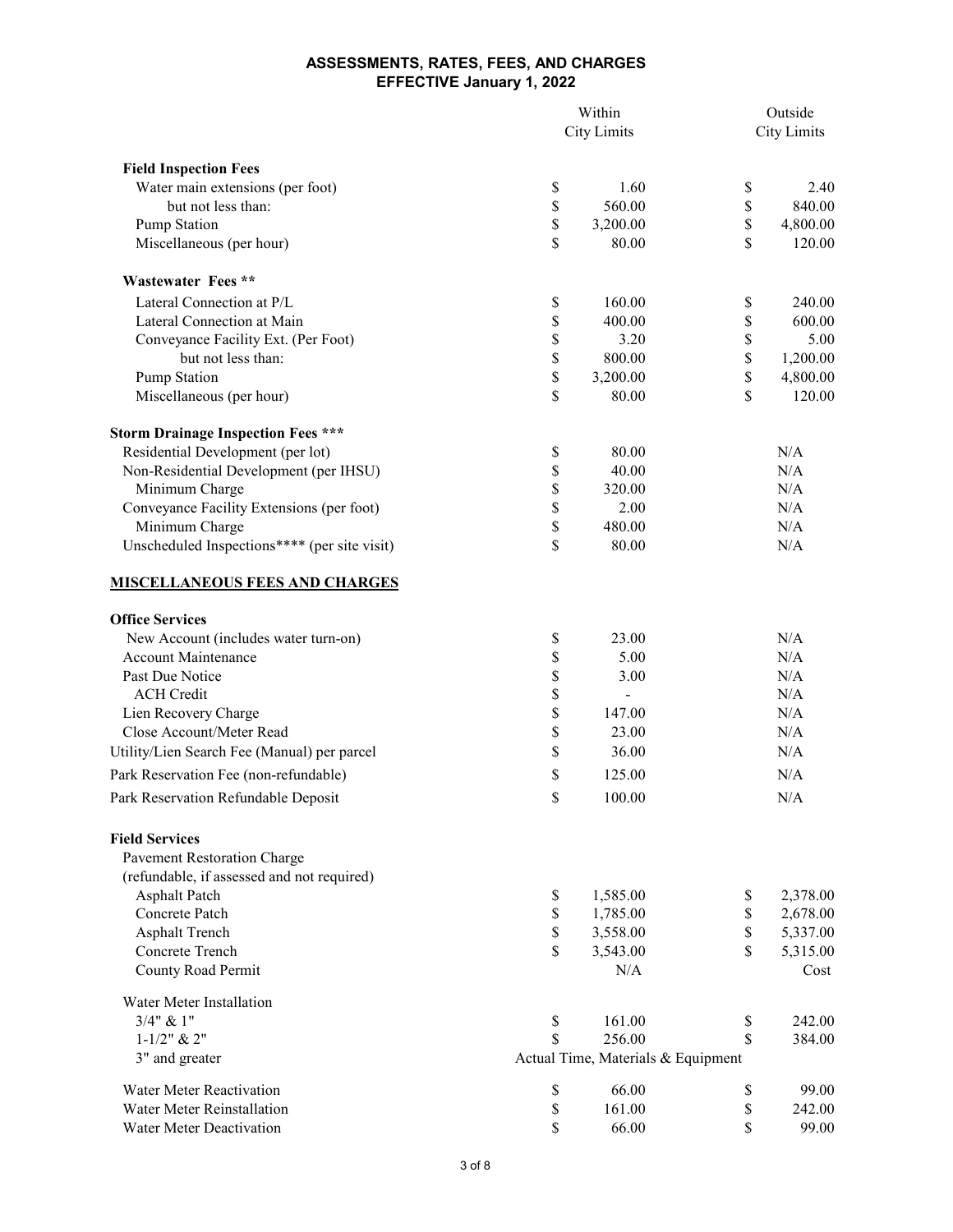|                                                   |     | Within<br><b>City Limits</b>       |                                    |              | Outside<br><b>City Limits</b> |
|---------------------------------------------------|-----|------------------------------------|------------------------------------|--------------|-------------------------------|
| <b>MISCELLANEOUS FEES AND CHARGES (CONTINUED)</b> |     |                                    |                                    |              |                               |
| Water Meter Tampering                             |     |                                    |                                    |              |                               |
| Tampering Fee                                     |     | \$                                 | 458.00                             | \$           | 687.00                        |
| Tampering Repair                                  |     |                                    | Actual Time, Materials & Equipment |              |                               |
| Fire Service - Detector, Meter & MXU              |     | \$                                 | 613.00                             | $\mathbb{S}$ | 920.00                        |
| Storz Adapter                                     |     | \$                                 | 323.00                             | $\mathbb{S}$ | 485.00                        |
| Water Service Turn-off/Turn-on                    |     |                                    |                                    |              |                               |
| (Customer Request)                                |     |                                    |                                    |              |                               |
| Regular Hours                                     |     | \$                                 | 66.00                              | \$           | 99.00                         |
| <b>After Hours</b>                                |     | \$                                 | 190.00                             | $\mathbb{S}$ | 190.00                        |
| Delinquency Notice                                |     | \$                                 | 23.00                              |              | N/A                           |
| Water Service Turn-off/Turn-on                    |     |                                    |                                    |              |                               |
| (Delinquent Accounts)                             |     |                                    |                                    |              |                               |
| Regular Hours                                     |     | \$                                 | 65.00                              |              | N/A                           |
| <b>After Hours</b>                                |     | \$                                 | 190.00                             | $\mathbb{S}$ | 190.00                        |
| Flow and Pressure Test (Uncertified)              |     |                                    |                                    |              |                               |
| $3/4$ " & 1" meters only                          |     | $\mathbb S$                        | 114.00                             | \$           | 171.00                        |
| $1-1/2$ " & 2" meters only                        |     | $\overline{\mathbb{S}}$            | 209.00                             | \$           | 314.00                        |
| Larger than 2"                                    |     | Actual Time, Materials & Equipment |                                    |              |                               |
| Meter Test Fee (based on meter size)              |     |                                    |                                    |              |                               |
| $3/4$ " & $1$ "                                   |     | \$                                 | 256.00                             | \$           | 384.00                        |
| $1 - 1/2$ " & $2$ "                               |     | $\mathbf S$                        | 351.00                             | \$           | 527.00                        |
| 3" or greater                                     |     | Actual Time, Materials & Equipment |                                    |              |                               |
| <b>Utility Plant Locates</b>                      |     |                                    |                                    |              |                               |
| Regular Hours                                     | N/C |                                    | N/C                                |              | N/C                           |
| After Hours                                       |     | \$                                 | 285.00                             | \$           | 428.00                        |
| Emergency                                         | N/C |                                    | N/C                                |              | N/C                           |
| Utility Compliance Specialist                     |     |                                    |                                    |              |                               |
| Inspection                                        |     | \$                                 | 114.00                             | \$           | 171.00                        |
| Administration Fee                                |     | \$                                 | 47.00                              | \$           | 71.00                         |
| Utility Labor Rate Hourly (Eqp not included)      |     | \$                                 | 95.00                              | \$           | 143.00                        |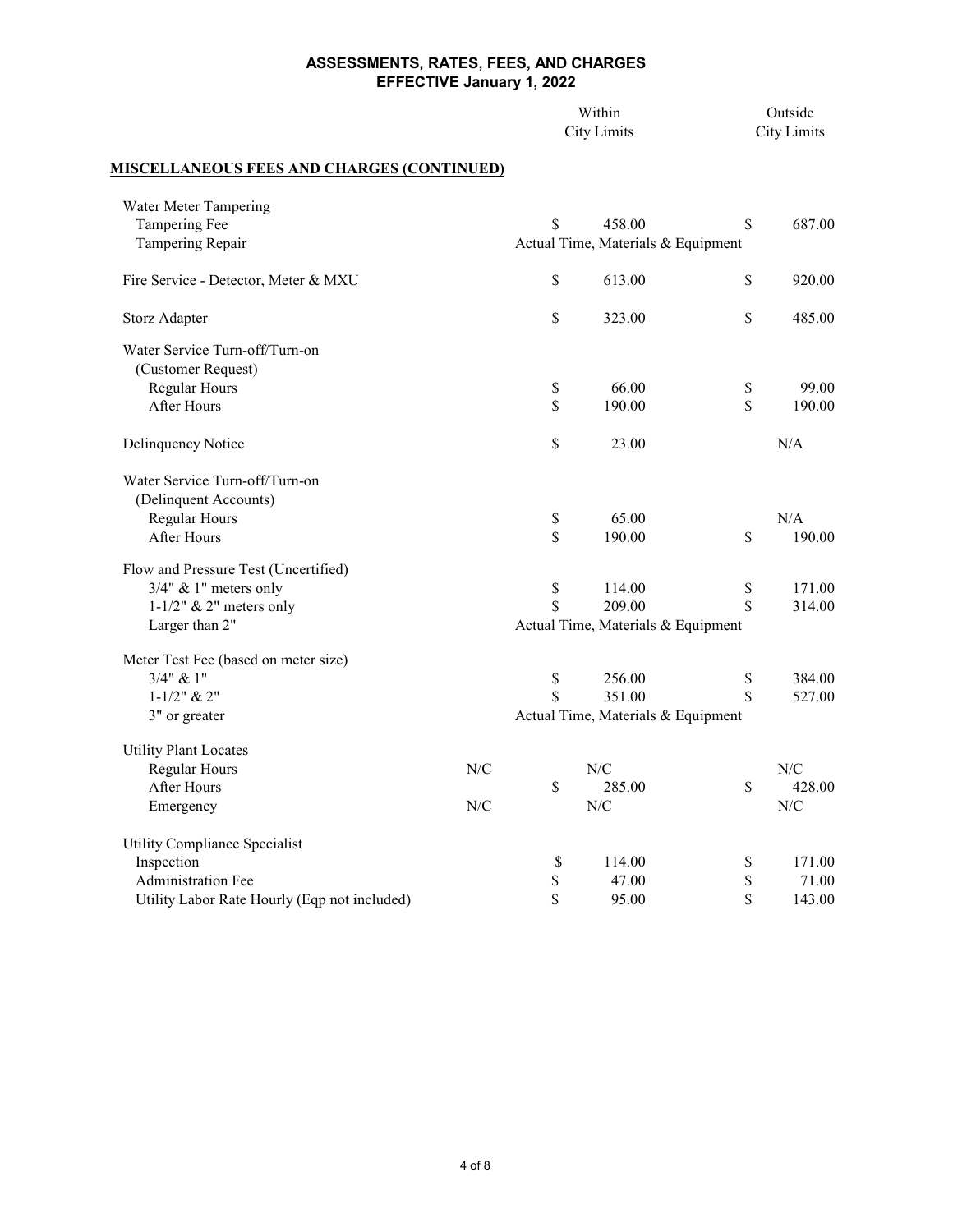|                                                                                                          | Within<br><b>City Limits</b> |           |             | Outside<br><b>City Limits</b> |
|----------------------------------------------------------------------------------------------------------|------------------------------|-----------|-------------|-------------------------------|
| <b>RETAIL WATER SERVICE RATES</b>                                                                        |                              |           |             |                               |
| General Service - Monthly Service Charge                                                                 |                              |           |             |                               |
| Meter Size                                                                                               |                              |           |             |                               |
| $5/8$ x $3/4$ inches                                                                                     | \$                           | 14.73     | \$          | 22.08                         |
| 1 inch                                                                                                   | \$                           | 16.83     | \$          | 25.26                         |
| 1 1/2 inch                                                                                               | \$                           | 23.93     | \$          | 35.90                         |
| 2 inch                                                                                                   | \$                           | 32.15     | \$          | 48.21                         |
| 3 inch                                                                                                   | \$                           | 61.00     | \$          | 91.48                         |
| 4 inch                                                                                                   | \$                           | 113.34    | \$          | 170.00                        |
| 6 inch                                                                                                   | \$                           | 402.98    | \$          | 604.47                        |
| 8 inch                                                                                                   | \$                           | 1,472.00  | \$          | 2,208.02                      |
| 10 inch                                                                                                  | \$                           | 5,250.01  | \$          | 7,875.00                      |
| 12 inch                                                                                                  | \$                           | 19,736.47 | \$          | 29,604.69                     |
| Residential Commodity Charge (per HCF)                                                                   |                              |           |             |                               |
| Per HCF/Month                                                                                            | \$                           | 2.54      | $\mathbb S$ | 3.81                          |
| Non - Residential Commodity Charge (per HCF)                                                             | $\mathbb S$                  | 2.30      | $\mathbb S$ | 3.44                          |
| Fire Protection - Monthly Service Charge                                                                 |                              |           |             |                               |
| Service Size                                                                                             |                              |           |             |                               |
| 1 inch                                                                                                   | \$                           | 30.56     | \$          | 45.82                         |
| $11/2$ inch                                                                                              | \$                           | 45.99     | \$          | 68.98                         |
| 2 inch                                                                                                   | \$                           | 59.79     | \$          | 89.68                         |
| 3 inch                                                                                                   | \$                           | 65.87     | \$          | 98.83                         |
| 4 inch                                                                                                   | \$                           | 71.81     | \$          | 107.71                        |
| 6 inch                                                                                                   | $\mathbb S$                  | 89.63     | \$          | 134.44                        |
| 8 inch                                                                                                   | $\mathbb S$                  | 119.33    | \$          | 178.99                        |
| 10 inch                                                                                                  | $\mathbb S$                  | 166.98    | \$          | 250.49                        |
| 12 inch                                                                                                  | \$                           | 238.55    | \$          | 357.83                        |
| Commodity Charge (per HCF)                                                                               | \$                           | 4.60      | \$          | 6.90                          |
| - For Usage Other Than Firefighting                                                                      |                              |           |             |                               |
| Low-Income <sup>(1)</sup> Senior and Low-Income <sup>(1)</sup> Disabled Citizen - Monthly Service Charge |                              |           |             |                               |
| General Service - meter size 5/8" x 3/4"                                                                 | \$                           | 8.84      | \$          | 13.25                         |
| General Service - meter size 1"                                                                          | \$                           | 10.10     | \$          | 15.16                         |
| Residential Commodity Charge (per HCF)                                                                   |                              |           |             |                               |
| Per HCF/Month                                                                                            | $\mathbb S$                  | 1.52      | \$          | 2.29                          |
| Temporary/Construction Meter                                                                             |                              |           |             |                               |
| 1" Meter                                                                                                 |                              |           |             |                               |
| Deposit                                                                                                  | \$                           | 500.00    | \$          | 750.00                        |
| Base Fee (per month)                                                                                     | \$                           | 16.83     | \$          | 25.26                         |
| Set Up Fee & Removal Fee                                                                                 | \$                           | 342.00    | \$          | 513.00                        |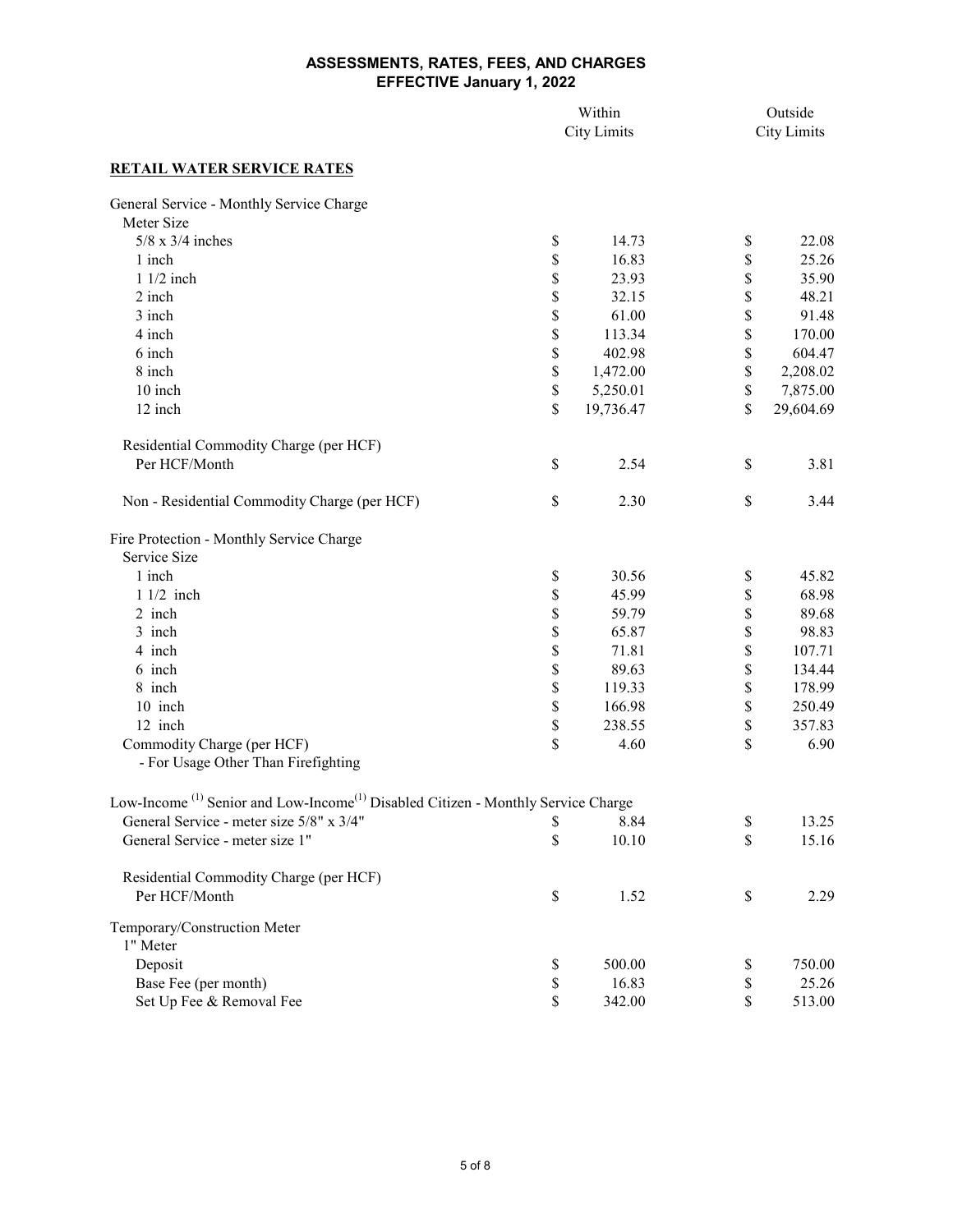|                                                                                 | Within<br><b>City Limits</b> |                                    |               | Outside<br><b>City Limits</b> |  |
|---------------------------------------------------------------------------------|------------------------------|------------------------------------|---------------|-------------------------------|--|
| <b>RETAIL WATER SERVICE RATES (CONTINUED)</b>                                   |                              |                                    |               |                               |  |
| Temporary/Construction Meter (continued)                                        |                              |                                    |               |                               |  |
| Hydrant meter (3" Meter)                                                        |                              |                                    |               |                               |  |
| Deposit<br>Base Fee (per month)                                                 | $\mathbb{S}$<br>\$           | 3,000.00<br>61.00                  | $\$$<br>\$    | 4,500.00<br>91.50             |  |
| Set Up Fee                                                                      | \$                           | 342.00                             | \$            | 513.00                        |  |
| Equipment Loss/Damage                                                           |                              | Actual Time, Materials & Equipment |               |                               |  |
| Commodity Charge (per HCF)                                                      | \$                           | 2.30                               | $\mathbb{S}$  | 3.44                          |  |
| City Parks and Recreation Dept. - Irrigation                                    |                              |                                    |               |                               |  |
| Commodity Charge (per HCF)                                                      | \$                           | 1.15                               |               |                               |  |
| Gold Mountain Golf Course Complex - Irrigation                                  |                              |                                    |               |                               |  |
| Commodity Charge (per HCF)                                                      | \$                           | 1.56                               |               |                               |  |
| <b>RETAIL WASTEWATER SERVICE RATES</b>                                          |                              |                                    |               |                               |  |
| <b>Monthly Service Charge</b>                                                   |                              |                                    |               |                               |  |
| Single Family                                                                   |                              |                                    |               |                               |  |
| Base Charge (per account)                                                       | \$                           | 37.23                              | \$            | 55.85                         |  |
| Commodity Charge (per HCF)                                                      | \$                           | 5.00                               | \$            | 7.49                          |  |
| Duplex on 1 Meter or 2 Bldgs. on 1 Meter                                        |                              |                                    |               |                               |  |
| Base Charge (per unit)                                                          | \$                           | 29.48                              | $\$$          | 44.23                         |  |
| Commodity Charge (per HCF)                                                      | \$                           | 5.00                               | \$            | 7.49                          |  |
| Multi - Family                                                                  |                              |                                    |               |                               |  |
| Base Charge (per unit)                                                          | \$                           | 29.48                              | $\$$          | 44.23                         |  |
| Commodity Charge (per HCF)                                                      | \$                           | 5.00                               | \$            | 7.49                          |  |
| Low-Income <sup>(1)</sup> Senior and Low-Income <sup>(1)</sup> Disabled Citizen |                              |                                    |               |                               |  |
| Base Charge (per account)                                                       | \$                           | 22.34                              | \$            | 33.51                         |  |
|                                                                                 |                              |                                    |               |                               |  |
| Commodity Charge (per HCF)                                                      | \$                           | 3.00                               | $\mathbb S$   | 4.49                          |  |
| Commercial I                                                                    |                              |                                    |               |                               |  |
| Base Charge (per account)                                                       | \$                           | 55.04                              | \$            | 82.56                         |  |
| Commodity Charge (per HCF)                                                      | \$                           | 5.15                               | $\mathsf{\$}$ | 7.71                          |  |
| Commercial II                                                                   |                              |                                    |               |                               |  |
| Base Charge (per account)                                                       | \$                           | 55.44                              | \$            | 83.16                         |  |
| Commodity Charge (per HCF)                                                      | \$                           | 6.59                               | $\mathbb{S}$  | 9.89                          |  |
| Commercial III                                                                  |                              |                                    |               |                               |  |
| Base Charge (per account)                                                       | $\mathbb{S}$                 | 55.99                              | \$            | 84.00                         |  |
| Commodity Charge (per HCF)                                                      | $\mathbb{S}$                 | 8.05                               | \$            | 12.07                         |  |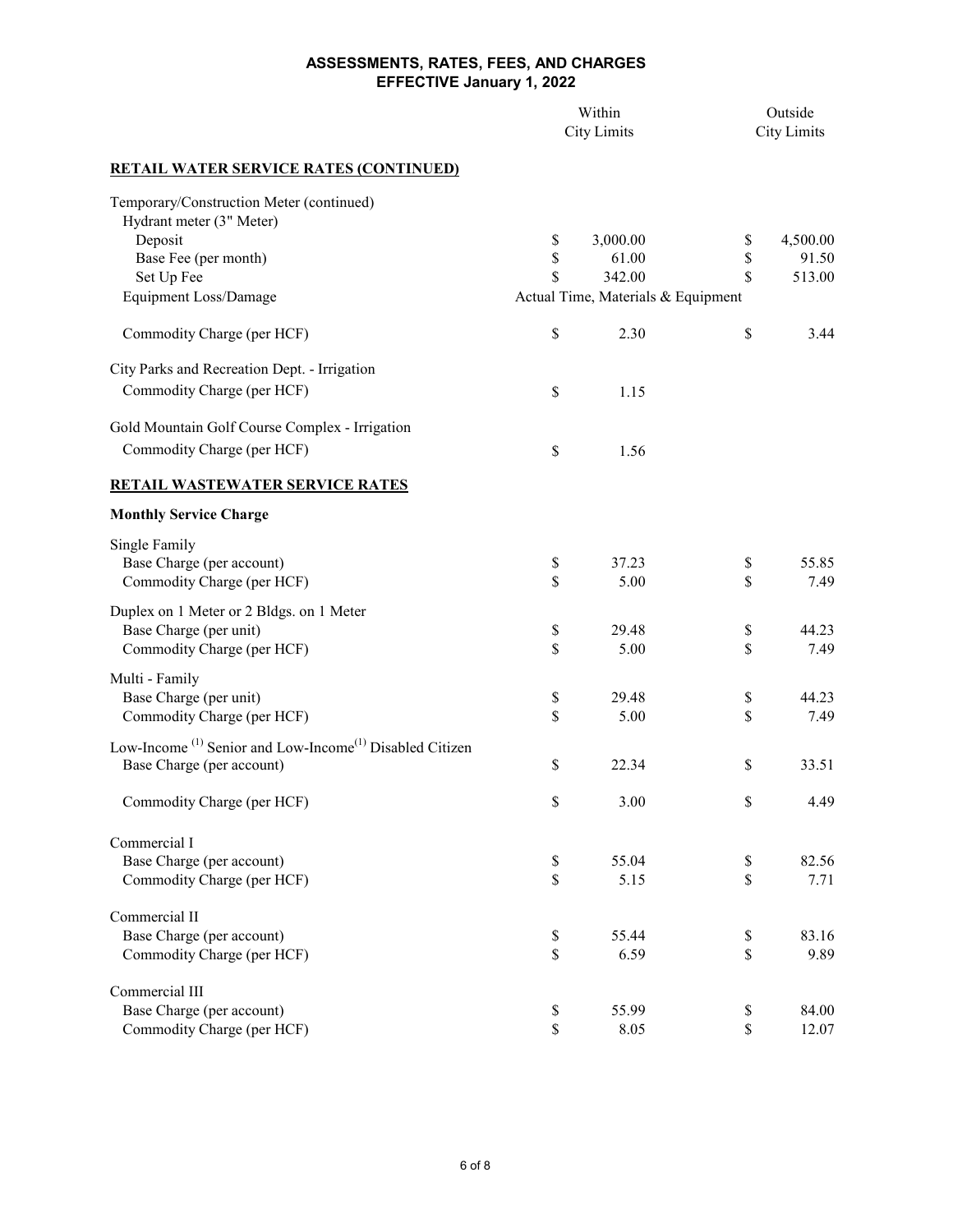|                                                                                 | Within<br><b>City Limits</b>                |       | Outside<br><b>City Limits</b>     |        |
|---------------------------------------------------------------------------------|---------------------------------------------|-------|-----------------------------------|--------|
| <b>RETAIL WASTEWATER SERVICE RATES (CONTINUED)</b>                              |                                             |       |                                   |        |
| <b>Monthly Service Charge</b>                                                   |                                             |       |                                   |        |
| Commercial IV                                                                   |                                             |       |                                   |        |
| Base Charge (per account)                                                       | $\$$                                        | 56.54 | \$                                | 84.81  |
| Commodity Charge (per HCF)                                                      | \$                                          | 9.51  | \$                                | 14.26  |
| Commercial V                                                                    |                                             |       |                                   |        |
| Base Charge (per account)                                                       | $\$$                                        | 62.19 | \$                                | 93.31  |
| Commodity Charge (per HCF)                                                      | \$                                          | 11.89 | $\mathbb{S}$                      | 17.83  |
| Commercial VI                                                                   |                                             |       |                                   |        |
| Base Charge (per account)                                                       | \$                                          | 68.40 | \$                                | 102.62 |
| Commodity Charge (per HCF)                                                      | \$                                          | 14.85 | \$                                | 22.28  |
| Commercial VII                                                                  |                                             |       |                                   |        |
| Base Charge (per account)                                                       | $\$$                                        | 75.25 | $\$$                              | 112.88 |
| Commodity Charge (per HCF)                                                      | $\mathbb{S}$                                | 17.35 | \$                                | 26.03  |
| Commercial Special                                                              |                                             |       |                                   |        |
| Base Charge (per account)                                                       | \$                                          | 82.77 | \$                                | 124.16 |
| Commodity Charge (per HCF)                                                      | \$                                          | 23.22 | \$                                | 34.79  |
| <b>Beverage Production</b>                                                      |                                             |       |                                   |        |
| Base Charge (per account)                                                       | \$                                          | 55.99 | \$                                | 84.00  |
| Commodity Charge (per HCF)                                                      | \$                                          | 5.23  | \$                                | 7.84   |
| Commercial Fountains - Separately Metered                                       |                                             |       |                                   |        |
| Base Charge (per account)                                                       | $\mathbb{S}% _{n}^{X\rightarrow\mathbb{R}}$ | 55.04 | \$                                | 82.56  |
| Commodity Charge (per HCF)                                                      | \$                                          | 1.70  | \$                                | 2.54   |
| Septage Disposal (per gallon of tank capacity)                                  | $\mathbb{S}$                                | 0.28  | $\mathbb{S}$                      | 0.41   |
| Leachate Per Gallon of Tank Capacity                                            |                                             |       |                                   |        |
| Individual Residential Grinder Pumps                                            |                                             |       |                                   |        |
| Grinder Pump Surcharge                                                          | \$                                          | 12.00 | $\mathbb{S}% _{t}\left( t\right)$ | 18.00  |
| Low-Income <sup>(1)</sup> Senior and Low-Income <sup>(1)</sup> Disabled Citizen |                                             |       |                                   |        |
| Grinder Pump Surcharge                                                          | $\mathbb{S}$                                | 7.20  | $\mathbb{S}$                      | 10.80  |
| <b>RETAIL STORMWATER RATES</b>                                                  |                                             |       |                                   |        |
| <b>Monthly Service Charge</b>                                                   |                                             |       |                                   |        |
| Residential I (Single Family/Duplex)                                            |                                             |       |                                   |        |
| Base Charge (per account)                                                       | \$                                          | 17.54 |                                   | N/A    |
| <b>Exception: Duplex</b>                                                        |                                             |       |                                   |        |
| with 2 Meters (per account)                                                     | \$                                          | 8.77  |                                   | N/A    |